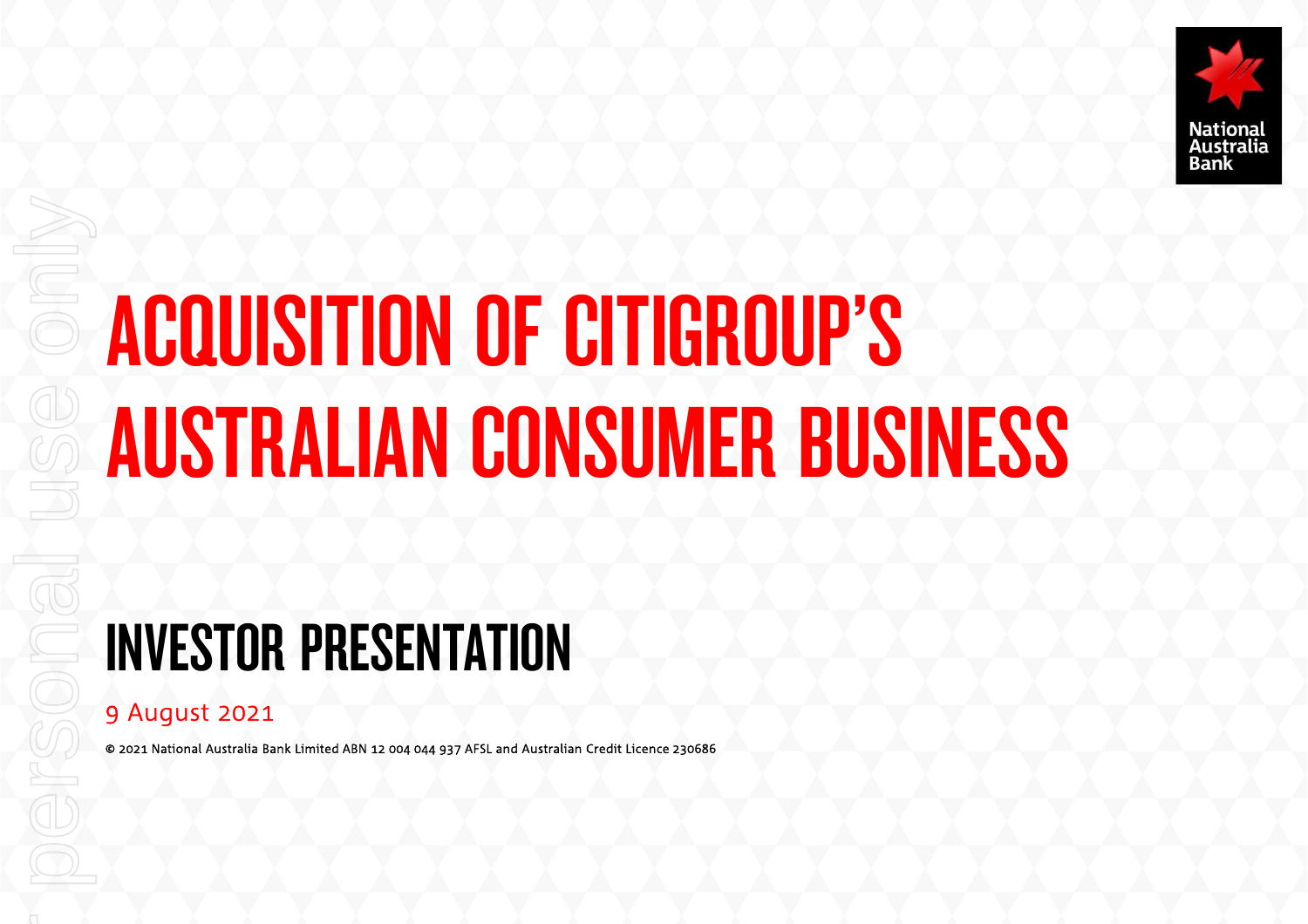### ACQUISITION OF CITIGROUP'S AUSTRALIAN CONSUMER BUSINESS

- •NAB has agreed to acquire the assets and liabilities of Citigroup's Australian consumer business (the Target Business)
- • Supports NAB's strategic ambition to build a leading personal bank with a simpler, more digital customer experience
	- The business to be acquired is aligned to our core personal banking proposition with 1.4m customers, \$7.9bn of home loans, \$4.3bn of unsecured lending receivables and \$9.0bn of deposits

Total purchase consideration to be based on net assets at completion plus a premium of \$250m

- Equity required for NAB of \$1.2bn based on incremental RWA<sup>1</sup> and premium
- Estimated CET1 impact of 32bps on completion. Proforma CET1 as at 31 March 2021 of 11.83%<sup>2</sup> remains above our target CET1 of 10.75% - 11.25%
- Estimated \$220m capital to be released (~5bps) upon achieving A-IRB status (approx. 3 years post completion)

Estimated pre-tax acquisition and integration costs of \$375m, with the majority to be incurred in FY22 and FY23

- Attractive valuation
- $-$  Target Business underlying earnings of ~\$330m and cash NPAT of ~\$145m for the year to June 2021 $^{\rm 3}$
- Represents 8x pro forma NPAT of the Target Business
- Expected to be marginally Cash EPS and Cash ROE accretive from completion
- Targeting pre-tax cost synergies of ~\$130m p.a. within 3 years
- Subject to regulatory approvals, including APRA, ACCC and Treasurer, targeting completion by March 2022

1. Estimated RWA impact of \$8.9 billion includes CRWA based on loan balances as at 30 June 2021

2. Based on the pro forma CET1 of 12.15% provided with the announcement of the \$2.5 billion on-market buy-back on 30 July 2021 less the impact of the Proposed Acquisition (-0.32%)

3. Pro forma financial impact of Target Business based on estimated income and operating expenses for Target Business. Assumes credit impairment charges of ~2.7% on unsecured lending portfolio, consistent with average charges observed on NAB unsecured lending portfolio from 2008 to 2020For personal use only



•

•

•

•

•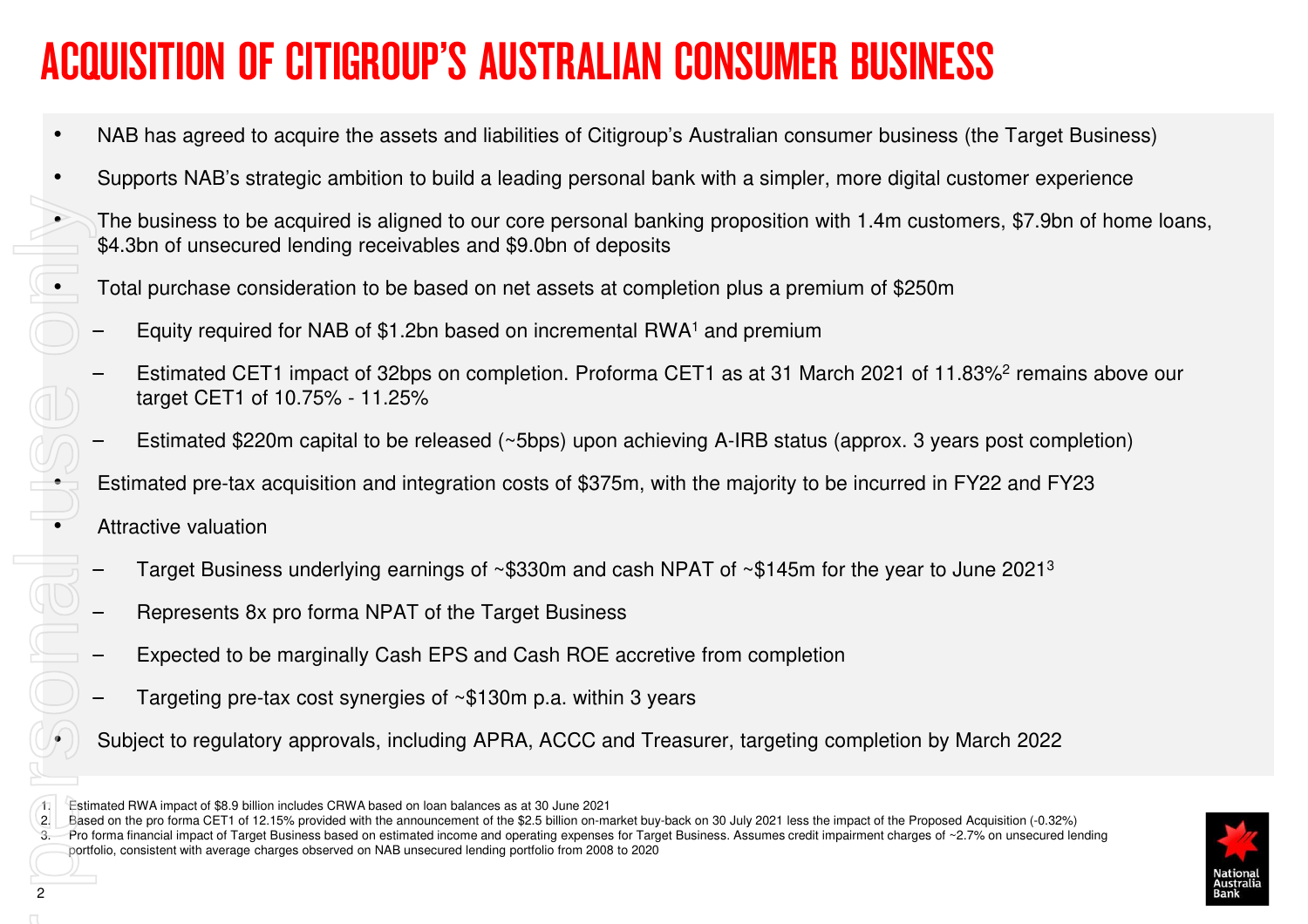# OVERVIEW OF CITIGROUP'S AUSTRALIAN CONSUMER BUSINESS TO BE ACQUIRED

#### A comprehensive set of consumer products targeting quality affluent customers

#### UNSECURED LENDING MORTGAGES DEPOSITS / WEALTHFor Personal USE of Personal use of Personal use of Personal use of Personal use of Personal use of Personal use of Personal use of Personal use of Personal use of Personal use of Personal use of Personal use of Personal u  $\checkmark$  Leading white label provider to blue chip<br>expected clients in the siding ratell and t  $\checkmark$  Total balances \$7.9 billion (net of provisions)  $\checkmark$  Long tenured client base corporate clients in the airline, retail and financial  $\checkmark$  CRWA of \$2.9 billion<sup>1</sup>  $\checkmark$  Integration opportunities with NAB Personal Bank sectors and NAB Private Bank $\checkmark$  Low risk portfolio  $\checkmark$  Strong digitally enabled capability  $\checkmark$  Weighted-average LVR of 60%<sup>3</sup>  $\bigcirc$  CRWA of \$4.4 billion $^1$  $\checkmark$  Largely mass-affluent customer base  $\checkmark$  ~1.0 million customers with a tilt to premium **Net balances by product2 (\$bn)Home loan book composition<sup>3</sup> (%)Net balances by product2 (\$bn)Deposits9.0Fixed rateInvestor1.1 Owner \$2.1bn\$1.3bn\$2.5bn Occupier17%\$5.8bn3.327%Wealth 2.2Variable 73%AUM1.583%4.6\$6.6bn0.6NAB 62% OO NAB 27% Fixed** Offset accounts **Own brand White label Personal Term deposits loans**Current & Savings accounts **Accounts Accounts (000's) 30Customers (000's) 410 <sup>244</sup> <sup>848</sup> <sup>68</sup> (000's)Average Balance (\$000's) ~267Average Balance (\$000's)Net Credit ~22Losses 1.9% 1.5% 2.6%**

1. Based on standardised risk weights for unsecured lending balances (104%) and mortgages (37%)<br>Balances as at 30 June 2021

2. Balances as at 30 June 2021

3. As at 31 March 2021

 **(% of Avg. Receivables)**

**0.01%**

**Wealth Clients (000's)**

**Net Credit Losses (% of Avg. Receivables)**

| v                  |     |                               |
|--------------------|-----|-------------------------------|
|                    | 410 |                               |
| $\overline{)0's)}$ | ~22 |                               |
| Ì                  | ~1  |                               |
|                    |     | National<br>Australia<br>Bank |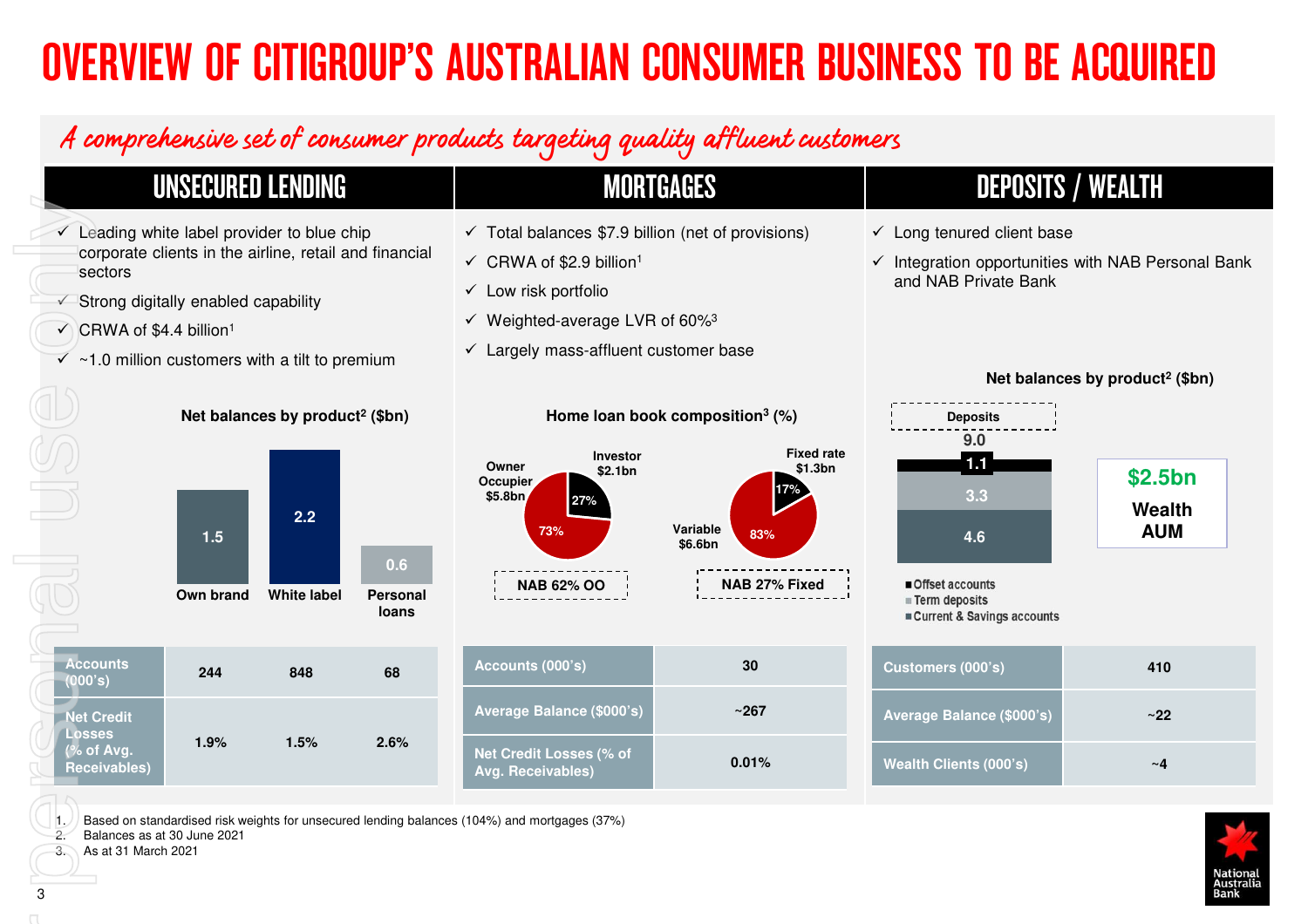# UNSECURED LENDING IS CORE TO OUR PERSONAL BANKING STRATEGY

#### **Credit cards are an important product for our customers**

PERSONAL BANKING STRATEGY

• While total balances have declined in recent years, **credit cards remain an important product** facilitating customers' short-term cashflow needs



 Flexible and professional bankers – able to serve customers whenever, wherever and through any channel they choose For personal use only

•

•

•

•

 **Deliver a simple and digital everyday banking experience, including unsecured lending** 

 Deliver Australia's simplest home loan



- **Payments are more frequent**; credit cards remain material as a share of total payments
	- $-$  Credit cards are used for payments ~6x per week / ~265m transactions per month
	- Monthly spend almost at pre-COVID levels potential upside when international travel resumes



- • **Deepens customer relationships** and improves Personal Banking share of wallet
	- CC / PL customers 1.8x more likely to take out a home loan vs transactional customers
- • **Transaction data will be key to product and service innovation** in personal banking. Innovation supports customer acquisition and retention

Q1 2021 NAB Consumer Insight Report – Buy Now Pay Later. % of customers with each type of debt based on survey responses from a representative sample of >2,000 Australian customers 2. Source: RBA

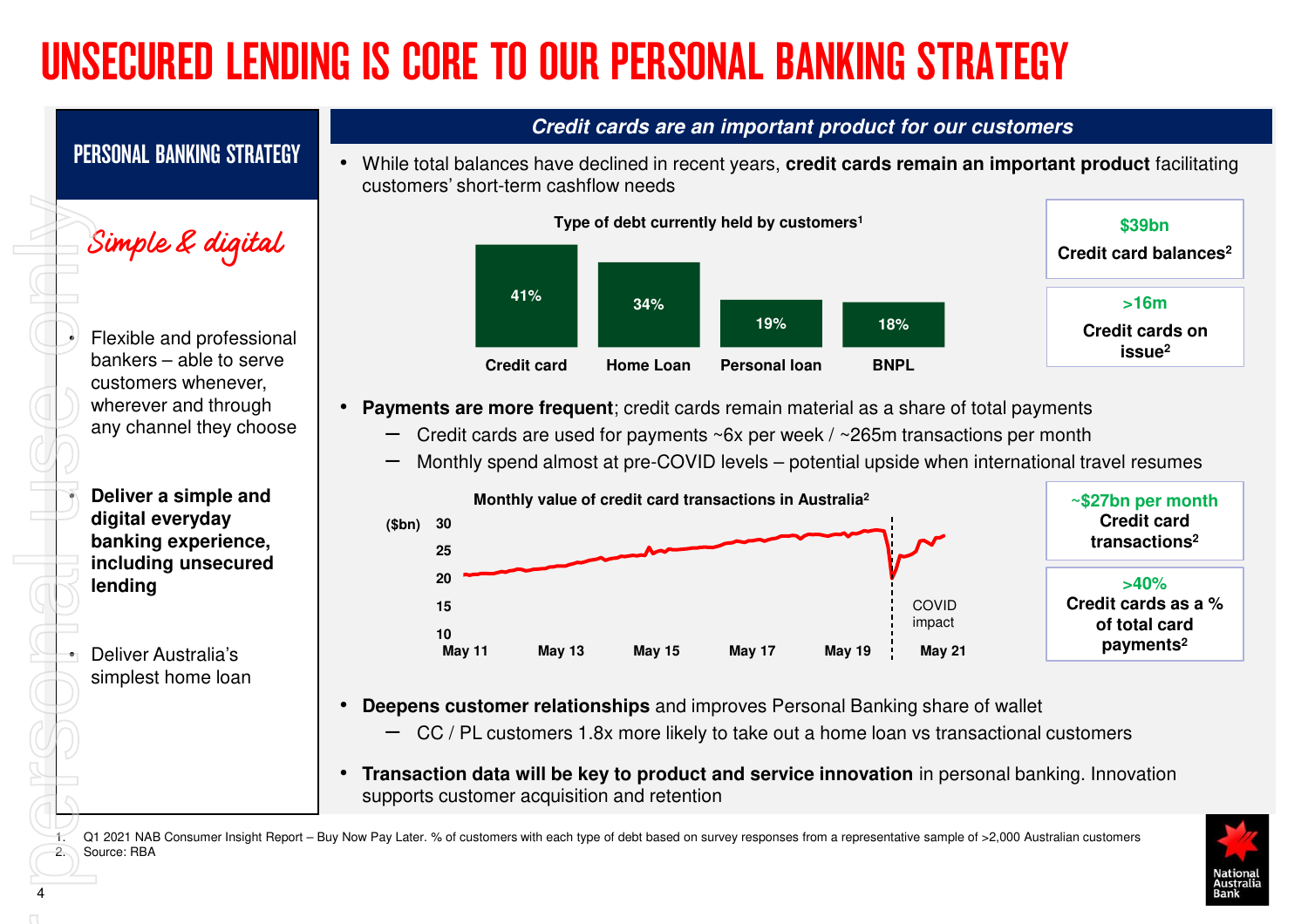# SCALE AND ACCESS TO CAPABILITY WILL ACCELERATE OUR AMBITION

#### **Increased scale will support innovation in an evolving unsecured lending and payments market**

- • Increased access to **transactional data with ~1.0 million**  additional unsecured lending customers
- • Scale supports **investment in new technology** to
	- deliver market leading digital capabilities; and
	- drive product innovation to deliver market leading customer experiences and adapt to changing customer preferences
- • Combined business to be the **2nd largest credit card provider** in Australia based on outstanding balances

#### **Incremental scale to NAB Personal Bank (Jun 21)**



**Citigroup management expertise will help drive improved outcomes across the combined unsecured lending business** 



**Experienced consumer banking management team with ~10 year average tenure at Citigroup**

**White label partnerships and product management experience**

**Experience in campaign modelling and advanced analytics – improves customer acquisition and retention**

**Track record of product innovation including development of digital BNPL offering in Australia** 

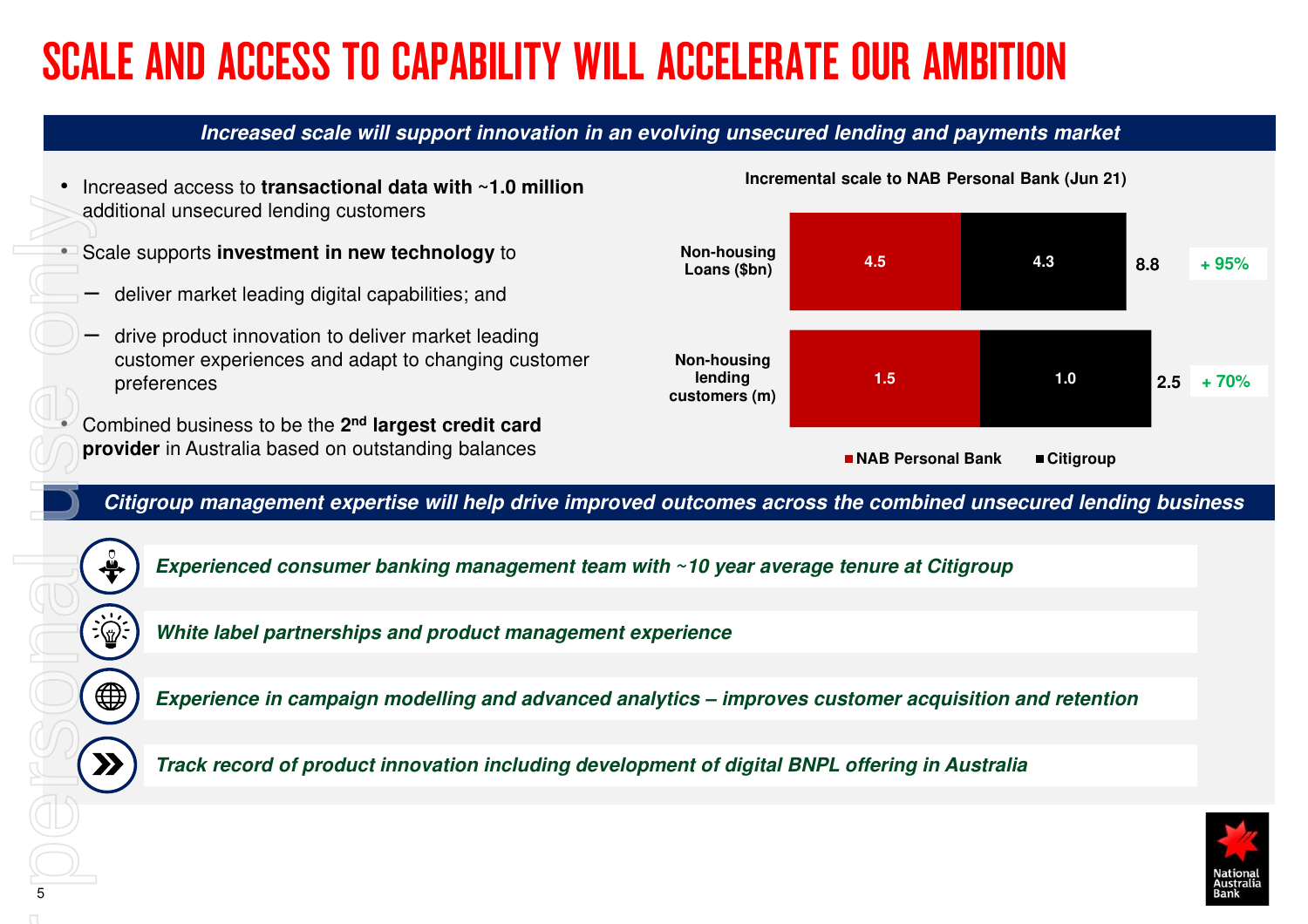### INCREMENTAL SCALE IN MORTGAGES AND DEPOSITS

#### **Migration of Citigroup mortgage and deposit portfolios delivers over 400k customers…**





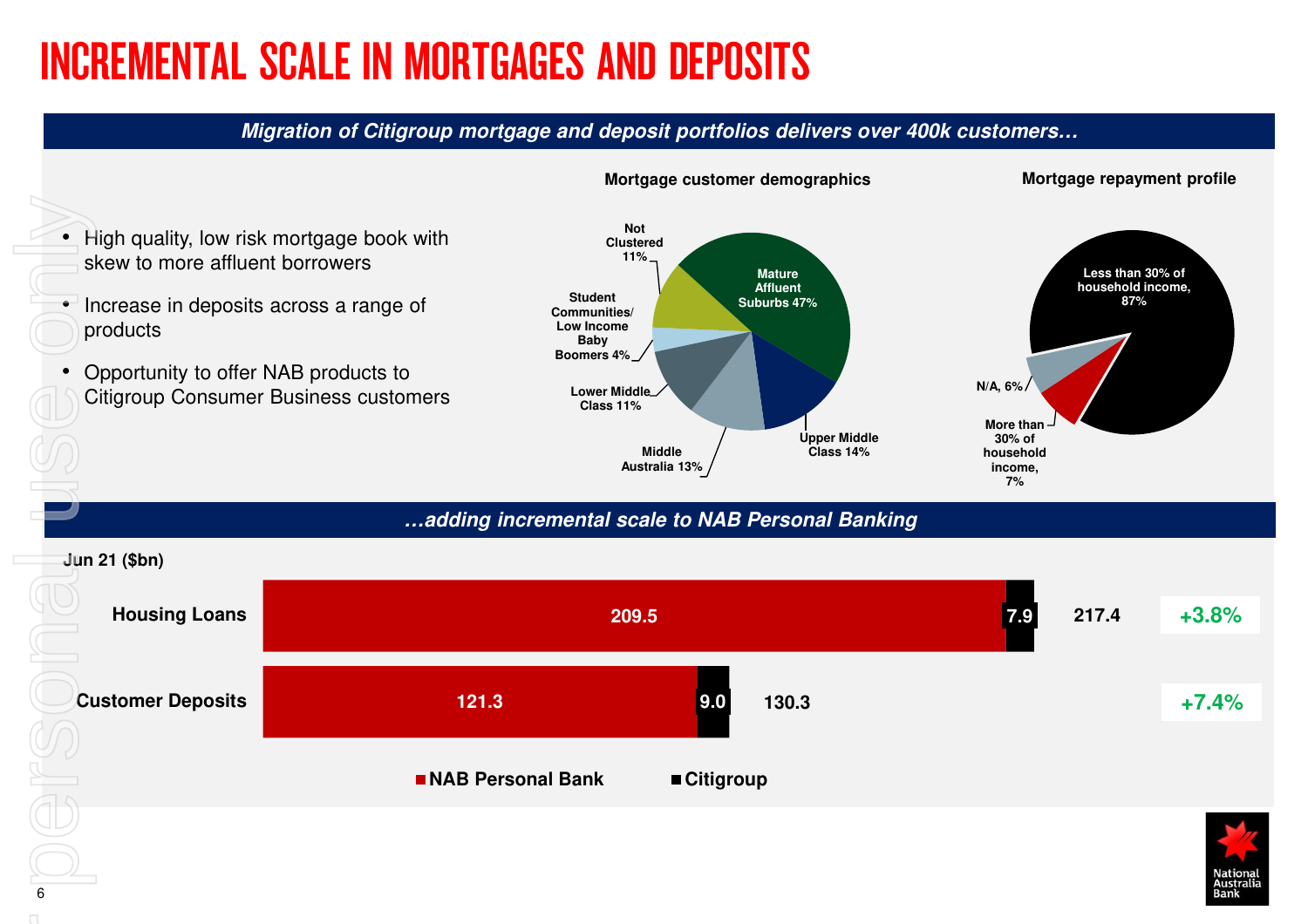### SIGNIFICANT SYNERGY BENEFITS

#### PRE TAX SYNERGIES AND INTEGRATION COSTS

- Total pre-tax annual cost synergies of ~\$130 million p.a. to be achieved over three years
	- Representing ~30% of Citigroup's stand alone cost base1
	- • Majority of savings driven by combining our unsecured lending businesses
- Additional synergy benefits include potential revenue upside from expanding white label relationships and distribution of NAB products to Citigroup Consumer Business customers For Condition of Condition of Condition of Condition of Condition of Condition of Condition of Condition of Condition of Condition of Condition of Condition of Condition of Condition of Condition of Condition of Condition
	- Estimated pre-tax acquisition costs of \$20 million plus integration costs of \$355 million with majority incurred in FY22 and FY23 $^3$
	- Integration costs include \$165 million to be incurred in FY22 and FY23 to build new unsecured lending platformfor combined business
		- Amortisation of capitalised costs for new platform build expected to be recognised over 5 years (through cash opex)
	- Other integration costs recognised through non-cash earnings as incurred

#### 1. Based on estimated cost base of \$410m for the year to June 2021

2. Transaction structured as asset and liability transfer. NAB will not be acquiring all of the technology or platform that currently services the Target Business

Assumes targeted completion date of 31 March 2022, subject to regulatory approvals

| <b>Sources of cost synergies</b> |  |
|----------------------------------|--|
|                                  |  |

**Technology systems2**

**Group infrastructure2**

**Support functions**

**Vendor contracts**

**Property rationalisation**

#### **…with potential revenue upside**

**Deepen customer and white label relationships**



•

•

•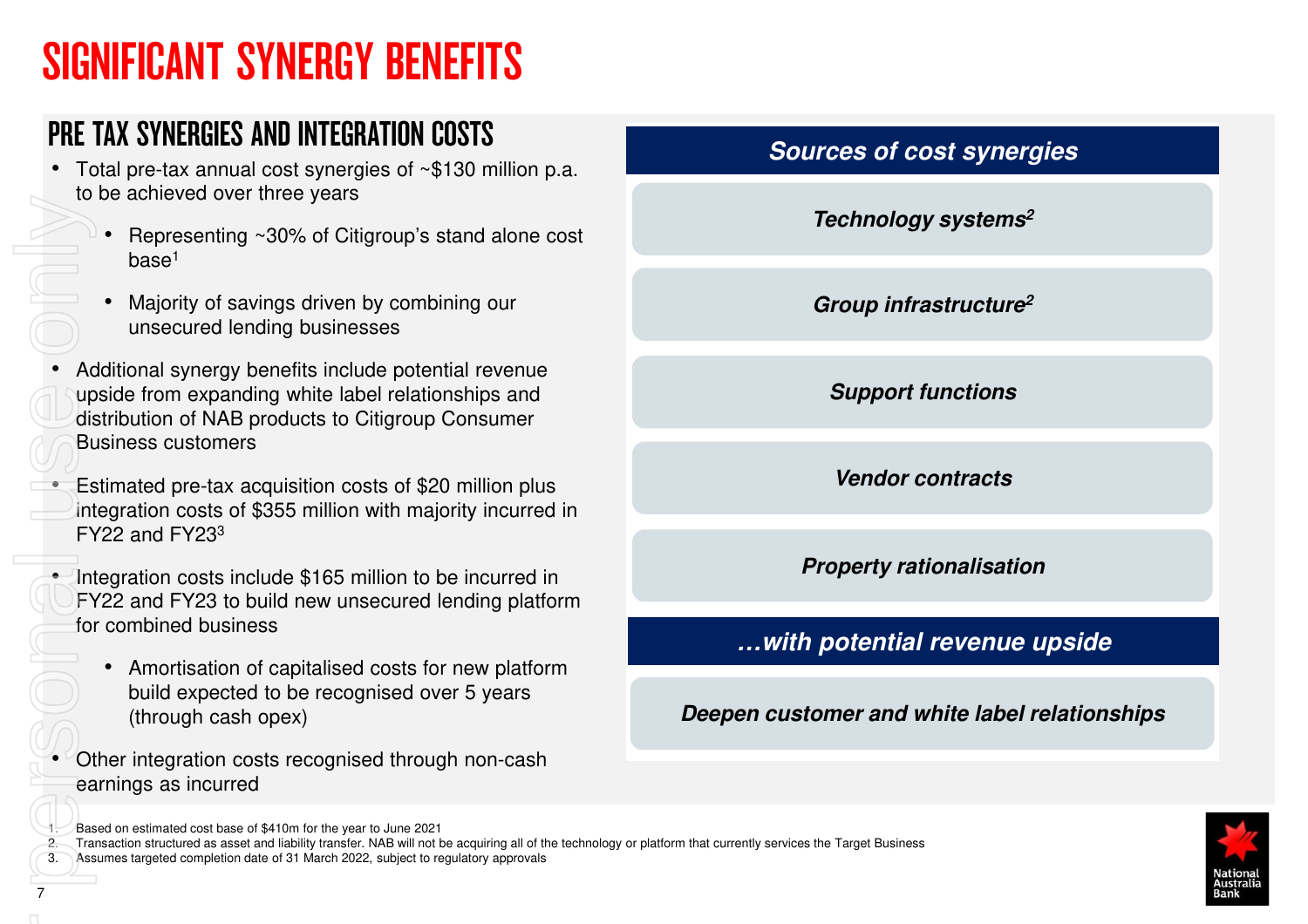### FINANCIAL IMPLICATIONS

|  |                                                  | Pro forma financial impact assumes Target Business underlying earnings of ~\$330 million and cash NPAT of<br>$\checkmark$<br>$\sim$ \$145 million for the year to June 2021 <sup>2</sup>                                                                                                                                                                                                                             |
|--|--------------------------------------------------|----------------------------------------------------------------------------------------------------------------------------------------------------------------------------------------------------------------------------------------------------------------------------------------------------------------------------------------------------------------------------------------------------------------------|
|  |                                                  | Key considerations for future revenue impact (post completion)<br>$\checkmark$                                                                                                                                                                                                                                                                                                                                       |
|  | <b>Financial</b>                                 | mortgage balances expected to decline over time (partly offset by customers retained through<br>refinancing);                                                                                                                                                                                                                                                                                                        |
|  | considerations -                                 | short term outlook for card balances to reflect ongoing COVID conditions (elevated repayment rates);                                                                                                                                                                                                                                                                                                                 |
|  | Pro forma impact<br>on cash profits <sup>1</sup> | detailed integration planning and management action to mitigate potential customer loss                                                                                                                                                                                                                                                                                                                              |
|  |                                                  | Total pre-tax annual cost synergies of ~\$130 million p.a. expected to more than offset the impact of revenue<br>$\checkmark$<br>decline in the mortgage book                                                                                                                                                                                                                                                        |
|  |                                                  | Impact of acquisition on Group cash opex target to be confirmed at 1H22 – Target Business pro forma cash<br>$\checkmark$<br>opex of ~\$410 million on a pre-synergies basis. Impact on forecast group cash opex subject to finalisation of<br>TSAs with Citigroup and more detailed integration planning                                                                                                             |
|  |                                                  | 8x pro forma Target Business NPAT based on upfront equity required of \$1.2 billion<br>$\checkmark$                                                                                                                                                                                                                                                                                                                  |
|  |                                                  | 1.25x Price to book based on pro forma capital structure under NAB ownership<br>$\checkmark$                                                                                                                                                                                                                                                                                                                         |
|  | <b>Key metrics</b>                               | CET1 impact on completion of 32bps with $\sim$ \$220 million of capital ( $\sim$ 5bps) released from achieving A-IRB<br>$\checkmark$<br>status (approx. 3 years post completion)                                                                                                                                                                                                                                     |
|  |                                                  | Expected to be marginally Cash EPS and Cash ROE accretive from completion <sup>3</sup>                                                                                                                                                                                                                                                                                                                               |
|  |                                                  | Targeting pre-tax cost synergies of ~\$130m p.a.<br>$\checkmark$                                                                                                                                                                                                                                                                                                                                                     |
|  |                                                  | Pro forma financial impact of Target Business based on estimated income and operating expenses for Target Business<br>Assumes credit impairment charges of ~2.7% on unsecured lending portfolio, consistent with average charges observed on NAB unsecured lending portfolio from 2008 to 2020<br>Assumes targeted completion date of 31 March 2022, subject to regulatory approvals<br>Vationa<br>Australia<br>Bank |
|  |                                                  |                                                                                                                                                                                                                                                                                                                                                                                                                      |
|  |                                                  |                                                                                                                                                                                                                                                                                                                                                                                                                      |
|  |                                                  |                                                                                                                                                                                                                                                                                                                                                                                                                      |
|  |                                                  |                                                                                                                                                                                                                                                                                                                                                                                                                      |



<sup>1.</sup> Pro forma financial impact of Target Business based on estimated income and operating expenses for Target Business<br>2. Assumes credit impairment charges of ~2.7% on unsecured lending portfolio, consistent with average ch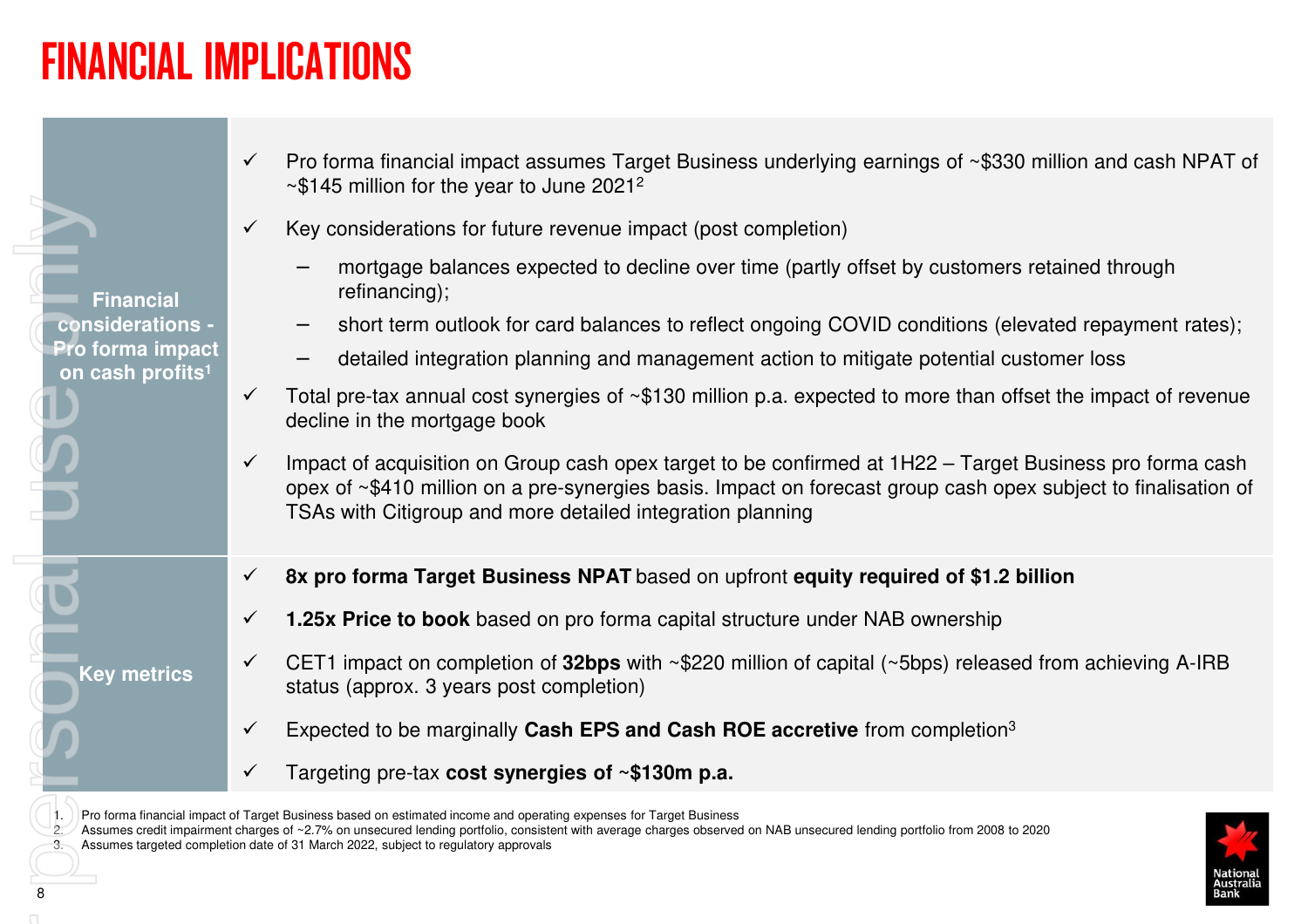

# APPENDICES

9

For personal use only• INTEGRATION STRATEGY •• KEY TRANSACTION TERMS • CARDS ASSET QUALITY•GO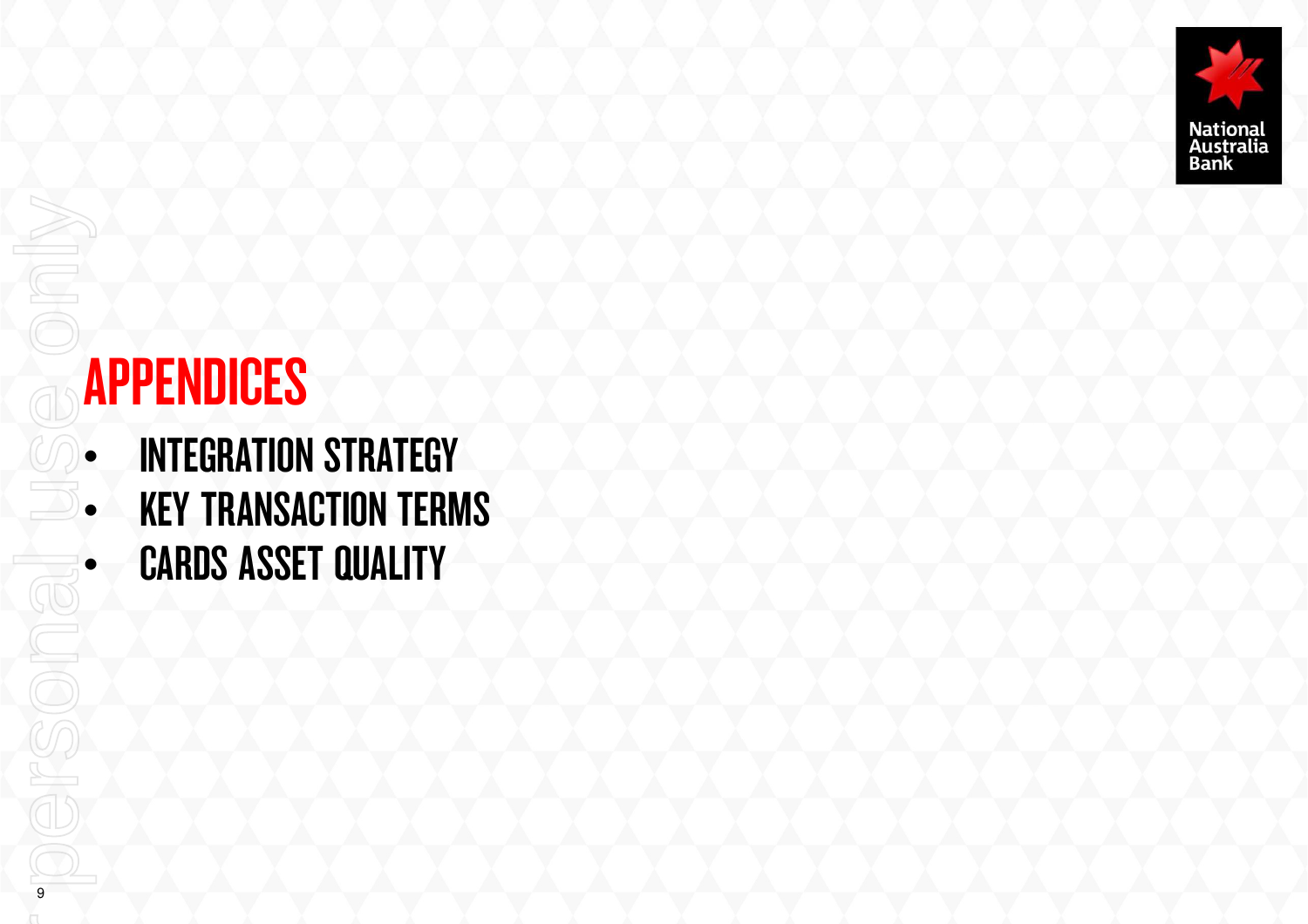### INTEGRATION MANAGED BY SPECIALIST TEAM TO MINIMISE DISTRACTION



**Integration Management Steering CommitteeBAU leadership team** 

- **Ongoing close collaboration with Citigroup** to deliver joint outcomes
- **Active communications and continued focus on** our customers, partners and colleagues to minimise impact on business

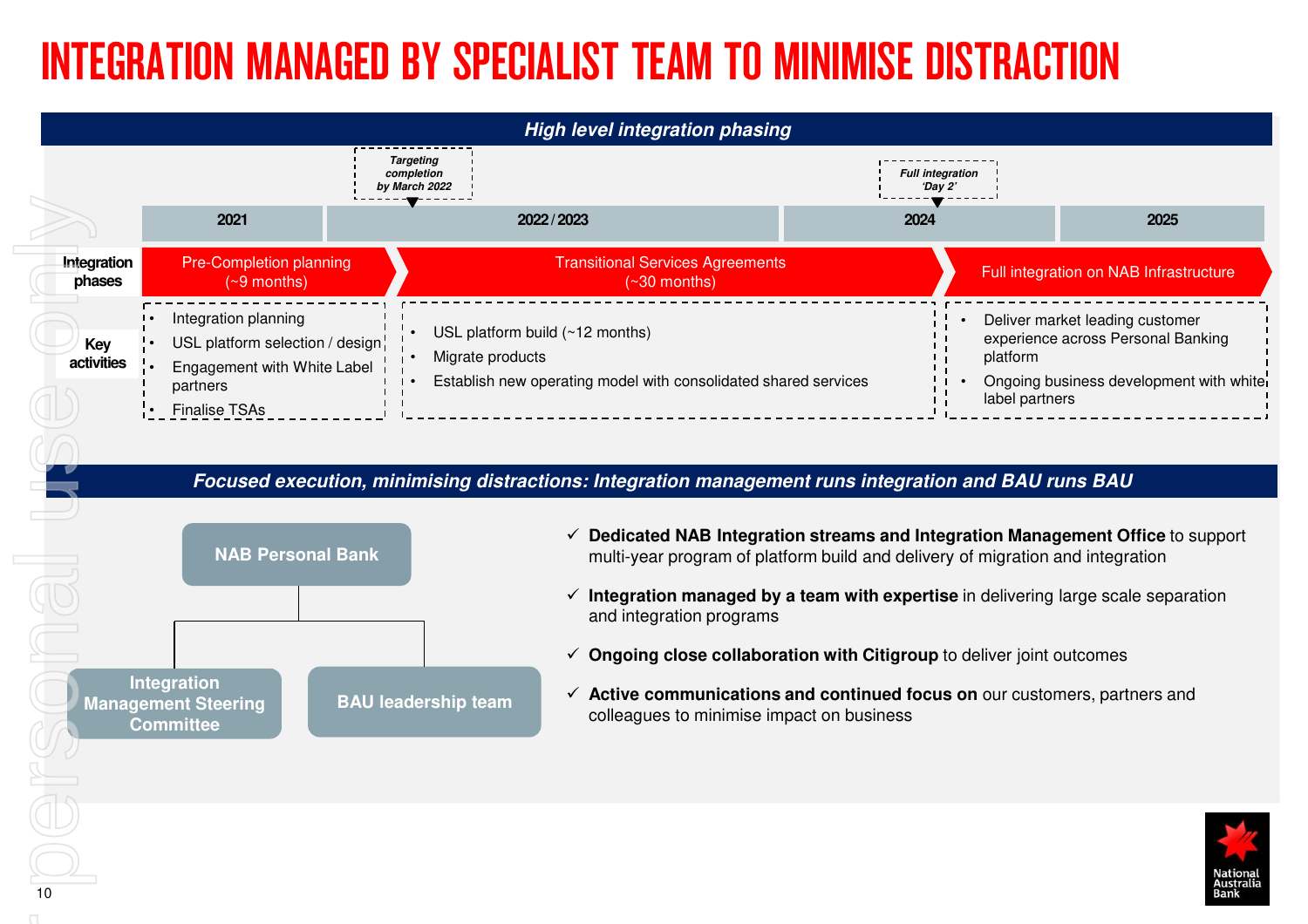### KEY TRANSACTION TERMS

| <b>Key Areas of Focus</b>                   | <b>Commentary</b>                                                                                                                                                                                                                                                                                                                                                             |
|---------------------------------------------|-------------------------------------------------------------------------------------------------------------------------------------------------------------------------------------------------------------------------------------------------------------------------------------------------------------------------------------------------------------------------------|
| <b>Transaction Perimeter</b>                | • The transaction is being structured as an asset and liability transfer, with NAB acquiring-Citigroup's Australian<br>consumer banking business comprising unsecured lending, mortgages, deposits, BNPL and wealth, the dedicated<br>employees and associated contracts and assets <sup>1</sup>                                                                              |
| <b>Conditions Precedent</b>                 | • Completion is subject to certain conditions including approvals from APRA, ACCC and the Treasurer                                                                                                                                                                                                                                                                           |
| <b>Transitional Services</b>                | As part of the transaction, NAB will enter a Transitional Services Arrangement (TSA) with Citigroup. The TSA is<br>$\bullet$<br>expected to be in place for approximately 30 months<br>Ultimately end-state is to migrate the Target Business portfolios onto NAB's infrastructure over time                                                                                  |
| <b>Employees &amp;</b><br><b>Technology</b> | The Australian employees that currently operate the Target Business are included within the perimeter of the<br>$\bullet$<br>transaction. Senior management and approximately 800 colleagues in total are expected to join NAB from Citigroup<br>on completion                                                                                                                |
|                                             | NAB will not be acquiring all of the technology or platform that currently services the Target Business<br>$\bullet$                                                                                                                                                                                                                                                          |
| <b>Liability Regime</b>                     | Broadly, liabilities relating to pre-completion conduct to remain with Citigroup <sup>2</sup><br>• Customary warranty and indemnity regime, including indemnity protection for some specific regulatory and conduct<br>matters. The indemnities and warranties are subject to various limitations and qualifications                                                          |
| <b>Other</b>                                | Consideration will be subject to standard closing account adjustments for balance sheet movement (including<br>appropriate provisioning levels)<br>NAB will enter discussions with white label partners and there is no certainty that all white label partners will<br>$\bullet$<br>transition to NAB                                                                        |
| 11                                          | As part of the transaction, NAB has also agreed to acquire the shares in Diners Club Pty Limited, subject to certain additional conditions<br>Pre-completion liabilities to remain with Citigroup include liabilities that arise from wrongful conduct in the period prior to Completion, such as breach of law and breach of contract<br>Nationa <mark>l</mark><br>Australia |
|                                             |                                                                                                                                                                                                                                                                                                                                                                               |

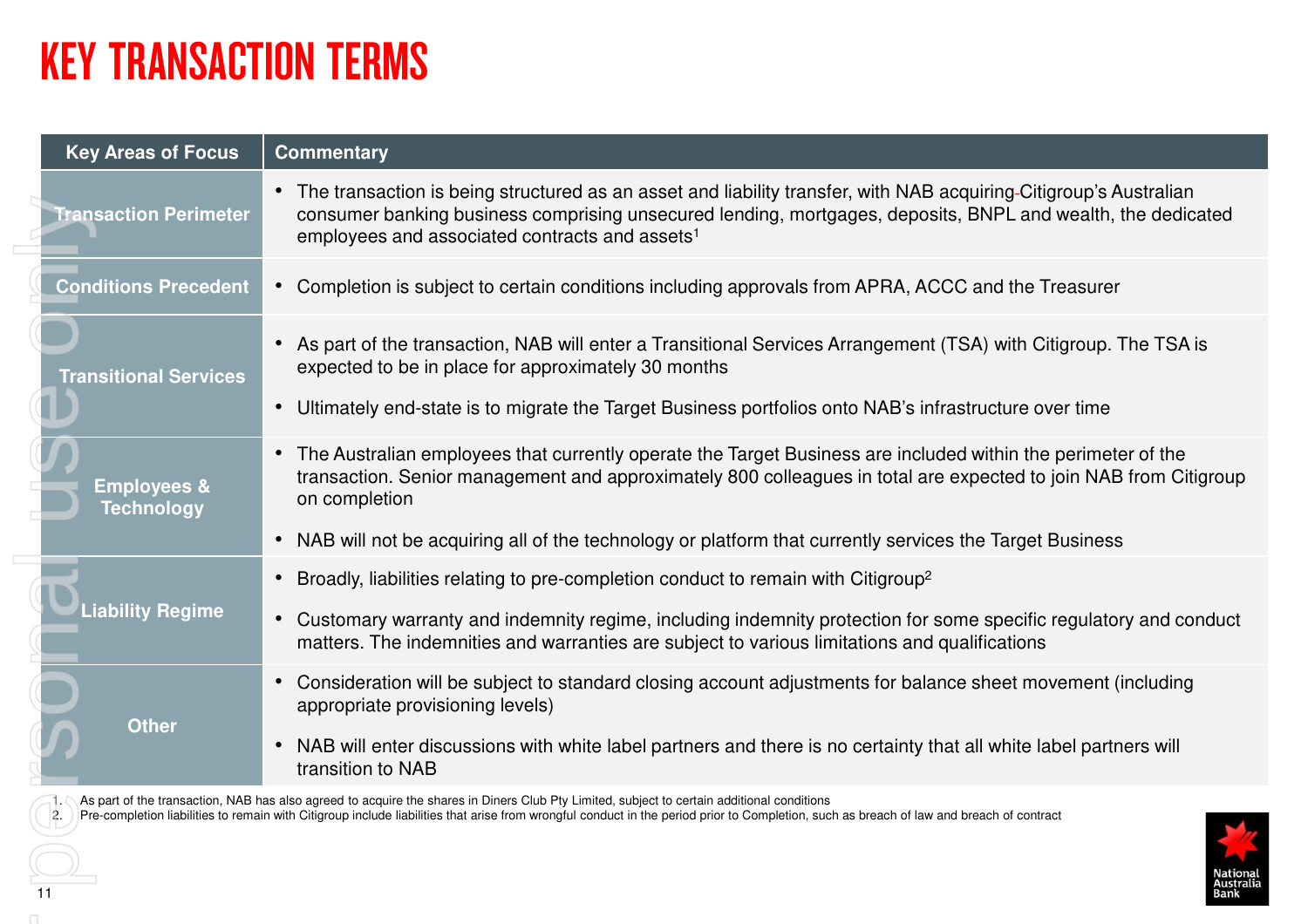# CARDS ASSET QUALITY

#### KEY COMMENTS

- Arrears low and on a downward trend post COVID-19 related spike in early 2020
- $\blacksquare$  White label portfolio tends to perform better than Citigroup portfolio



Represents Citigroup Cards' equivalent of credit impairment charges for financial years to December



#### 90+ DPD – BY BRAND





12